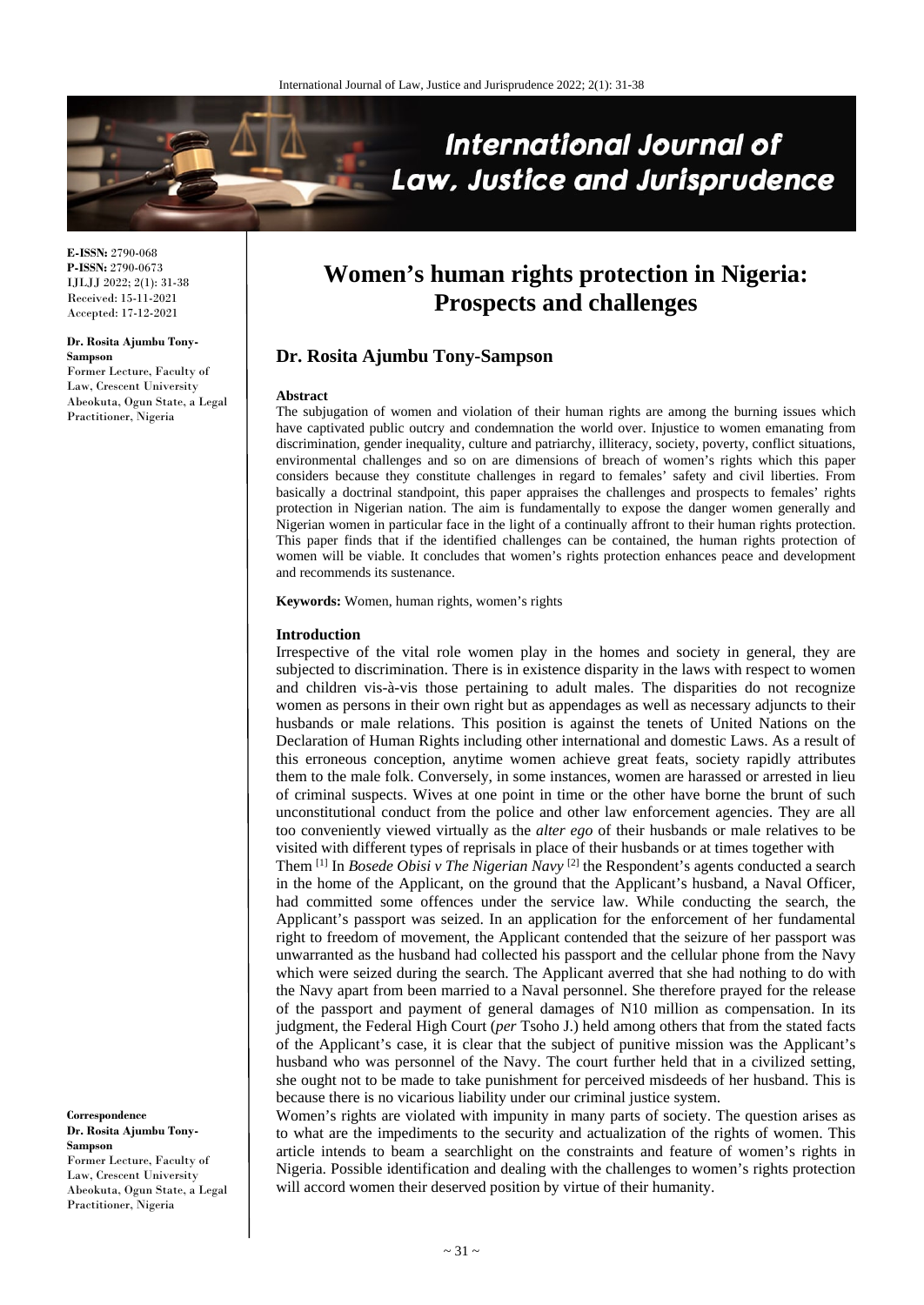#### **Conceptual Appraisal Women**

In accordance with The New Lexicon Webster Dictionary of English Language [3], 'a woman is an adult female human being'. Contrarily, Protocol to the African Charter on Human and Peoples Rights on the Rights of Women in Africa [4] provides that "Women" means person of female gender, including girls. According to its etymology, from the biblical point of view, the Hebrew word meaning "woman or wife" is derived from a root word '*i-n-sh',*  which means "to be soft, delicate" <sup>[5]</sup>. The specific word '*Ishsha'* for "woman", gives insight to her unique providential sensitivities and gifts in the emotional realm. These serve to enhance human beings. A female possesses a special sensitivity which prompts and assists her to comprehend instinctively the state of affairs and feelings of other humans [6] . As posited by Ogwu, the idea of 'ladies' is characterized as: 'Female part of the human species who separated from filling in as a vehicle for supporting life, likewise a maker, a buyer and a similarly enriched specialist for cultivating a healthy political, social and monetary advancement in the society  $[7]$ . This work is of the same opinion with the various definitions of ''woman'' given by the authors. In addition to these definitions, Tony-Sampson [8] views that ''woman'' is a burden-bearer and an epitome of a perfect gift from God to mankind.

Discussing on the precarious situation of women, Oputa viewed that women from cradle have a chequered history of being regarded as inferior to their male counterparts. There exists male preference in society particularly in some parts of Nigeria such as Igbo land. Inherent in the myths and folklores, culture, tradition and in the way of life of many human communities was and still is the subjugation of women from time immemorial <sup>[9]</sup>. The status of female folks has throughout the years been a reason for grave worry in each culture and in each clime. In certain region of the globe, it has passed the phase of thoughtful concern and has entered a period of hostile feminist movement [10].

Unmarried women are lightly esteemed. To have a husband or to be married is viewed as *sin aqua non* to be recognized as a responsible woman [11]. This is discriminatory and a challenge to womenfolk's civil liberties.

# **Human Rights**

Irrespective of the repeated claims and assertions made for their existence in the nature of man's inalienable right from creation, prominent Jurists like Azinge<sup>[12]</sup>, have argued that to suggest a precise definition of human rights may prove an onerous or highly elusive task. On his own part, Ngwakawe views that 'Human rights do not yield to easy definition and so there is no unimpeachable certainty and precision about its meaning' [13]. It will perhaps be right to begin the definition of human rights with the late Kayode Esho. According to him in *Saude v Abdullahi* [14] *.*

Human rights are not just mere rights. They are fundamental. They belong to the citizen. These rights have always existed even before Orderliness prescribed rules for the manner they are to be sought'  $[15]$ . These rights have to stand above the ordinary laws of the land and are antecedent to the political society itself. Human rights are, and must be a primary condition to civilized existence.

Modern constitutions contain specific provisions or reference to human rights guaranteed under the law which are termed Fundamental rights, Constitutional rights, Bill of

rights and so on. It is instructive that those rights specifically provided in the substantive parts of the Constitution qualify unquestionably to be called human rights of the citizens. The issues that stand out in human rights are that they are beyond all other laws of the land in whatever form these civil liberties were in existence before society itself. Put differently, Nigerians had these enriched freedoms and gotten the state together with them. States over the long haul just recognize what has been in existence by accommodating them in their Constitutions. It being "essential condition to a socialized presence'' pontificates the regard for basic liberties - that there are in a general sense two social orders; cultivated and unrefined. Igwe asserts that it is ''human rights respect test'' that is the separation <sup>[16]</sup>. To this end, the nations that esteem and implement human rights are regarded as civilized states. Nations existence is strictly to apply the civil rights of the people as it were. Constantly, the nations that breach human rights of their citizens are impeached and statehood of such states is jeopardized until they right their wrong.

Igwe contrarily views human rights 'as cherished entitlements endowed upon every person in virtue only of being a human and which are not extinguishable by derogations (even when they are massively consistent and systematic) as they carry the status of innateness, being inherent, inalienable and therefore immutable' [17]. Tony-Sampson perceives human rights 'as unconditional and inalienable gift from God to persons by virtue of their humanity'. In general contemplation of human rights issues, it suffices to state that human rights have come to occupy the centre stage in world affairs.

The importance and emergency of human rights protection was accentuated by the laboratory of human rights abuse, cruelty and oppression of the Nazi Germany or regime before and during the Second World War. The horrifying violations against humankind, generally apparent in the elimination of millions of individuals in inhumane imprisonments, astonished the cultivated world and helped with carrying basic liberties security to spotlight and to the current degree of acknowledgment and worthiness. Crime against humanity has been perpetuated in a lesser scale as compared with those of the Germans for instance by the Serbs in former Yugoslavia as well as the Hutus in Burundi and so on. The genocide or pogrom against the Easterners residing in former Northern Nigeria which crisis led to the Nigeria civil war is seen in the same light. Avoidance of a repeat action of such brutality, inhumanity, plunder and senseless massacre, led to redefinition of the position of man by the Universal Declaration of Human Rights in 1948 [18]. The rights are universal, being applicable to all human beings everywhere**.** Other instruments responsible for the development of human rights concept include the British *Magna Carter* 1215, British Bill of Rights 1689 and American Declaration of Independence of 1776. Human Rights law in Nigeria is contained principally in Chapter IV of the 1999 Constitution (as Amended) dealing with fundamental rights. According to Unegbe, Fundamental Rights in Nigeria came into our Constitution in 1960 on the recommendation of the Willicks Commission of Inquiry into the problems of the minorities and avenues of allaying their fears in the impending independent Nigeria<sup>[19]</sup>.

#### **Women's Rights**

Women are female human beings. The rights of women are human rights. According to Nnadi, the assertion that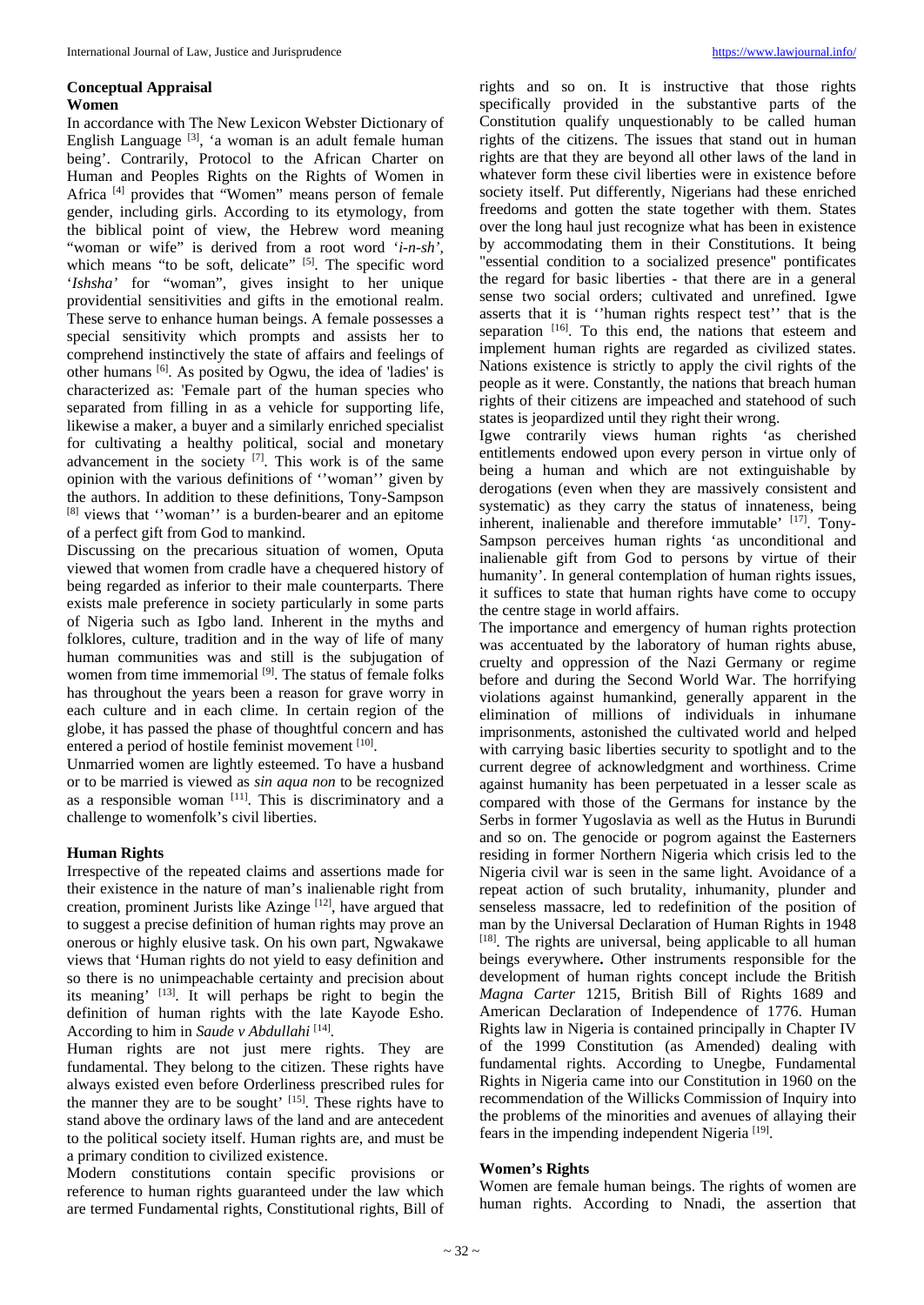"women's rights are human rights" was made popular by Senator Hilary Clinton and wife of former President Bill Clinton of the United States of America. This statement resonated at the Beijing Conference in China in 1995 and thereafter apparently summarizes the yearnings, struggle and aspirations of women the world over from time immemorial <sup>[20]</sup>. Women's rights are essential part of human rights. It connotes in effect that rights due to one gender is automatically due to another. Therefore, Reanda maintains that the rights of women are of universal application, everlasting and unchangeable in the same way as human rights itself [21].

Global basic freedoms principles are typically framed in sexually impartial terms. Hence, the expression "human" incorporates all kinds of people and it is accepted that these principles give programmed insurance to ladies in the very way that they do to men. Okagbue has contended that this "impartiality" regularly sums by and by to a negligence of ladies including an inability to react to ladies' particular encounters of unfairness [22].

The United Nation's publication on, "The World's Women, 1995" in referring to injustice to women states that there is still a long way to go: "Too often, women and men live in different worlds, it reports, words that differ in access to education and work opportunities and in health, personal security and leisure time" [23].

# **Interventions for the Protection of Women's Human Rights**

# **(i) Legislative Interventions**

Increased awareness of injustice to women has prompted states to make legislations aimed at women's rights protection. For instance, the Protocol to the African Charter on Human and People's Rights on the Rights of Women in Africa <sup>[24]</sup> made provisions for the rights of women. Prominent amongst the provisions are: Right to exceptional insurance of Older ladies; Right to Unique assurance of ladies with Inabilities, Right to extraordinary insurance of ladies in Trouble and Right to credit offices<sup>[25]</sup>. This article is firmly of the opinion that the provisions of the Women Protocol (as it is popularly known) are comprehensive and all-encompassing in that they captured all facets of women's rights many of which have been trampled upon or neglected over the years.

The UN has equally given certain striking international human rights instruments to secure the privileges of ladies. A portion of the Treaties and Declarations that secure the basic liberties of ladies and expect states to make a move to incorporate them include: the Convention on the Elimination of All Forms of Discrimination Against Women (CEDAW) [26] , the Optional Protocol to the Convention on the Elimination of All forms of Discrimination Against Women [27] as well as Declaration on the Elimination of Violence Against Women (DEVAW)  $^{[28]}$ , the Beijing Declaration and Platform for Action<sup>[29]</sup>, Statute of the International Criminal Court (Rome Statute) [30], Millennium Declaration <sup>[31]</sup>, and Security Council Resolution 1325 on Women, Peace and Security <sup>[32]</sup>. To guarantee the safety of the privileges of ladies the world over, notwithstanding the above-stated global instruments, the UN General Assembly established the UN Women among others geared towards the facilitation, strengthening and human capacity building of women in all ramifications [33]. The United Nations also monitors the progress made on

the protection with respect to ladies' rights via its institutional mechanisms like the UN Special Investigator responsible for Trafficking of Persons, particularly Women and Children; UN Reporter on the violation of Women, its sources including the effects and so on [34].

Back home, aside from the Constitution<sup>[35]</sup> dealing on basic liberties and freedoms protecting Nigerian women's rights, the National Government among different endeavours, presented specific changes outfitted towards the security of the privileges of women. A portion of the changes heralded the endorsement of the Show for the End of all Types of Oppression to Ladies. For instance, Nigeria is a signatory to certain international and regional Conventions such as Convention on the Elimination of All forms of Discrimination Against Women (CEDAW)<sup>[36]</sup> in addition to its Protocol<sup>[37]</sup>, the Child's Rights Act 2003 (the law made the Convention on the Rights of Children part of Nigerian statutes). Inclusive in the efforts to ensure women's rights preservation is the Law prohibiting trafficking in persons [38] and building of Centres for development of the female folk in every one of the States in the country [39].

Again, similar legislative intervention brought about the country's enactment of the Violence against Persons (Prohibition) (VAPP) Act 2015<sup>[40]</sup>. Prior to its being passed into law, there was no national Law which extraordinarily deals with sexual intimidation and domestic abuse in Nigeria. The substance of the Act is autochthonous. It mirrors the real factors of savagery (especially with respect to women) in contemporary Nigerian culture. It also incorporates provisions based on Nigeria's commitment to international human rights principles. For example, the VAPP Act  $[41]$  contains laudable provisions against wife beating, forceful expelling from home, and mandatory economic dependency and the like. Ekhator [42] argued that the enactment of the Act is an instrument for social reform or social engineering in Nigeria. In effect, it is needful for extant laws to cogitate the changing truths in regard to the needs of society.

Though highly commendable, contemporarily, the applicability of the VAPP Act outside the FCT remains a question of legal debate. It is opined that for the VAPP Act to achieve the desired purpose, it requires by necessary implication the adoption and implementation in all the thirty-six States of the Federation. This will ensure that perpetrators are convicted most importantly and that the culture which permits and enhances the breach of women's rights protection is eradicated.

# **(ii) Judicial Interventions**

There have been judicial interventions upturning certain obnoxious customary practices in Nigeria. Suffice it to state that some Supreme Court decisions have in the recent past impacted positively on gender equality in the nation. Nigerian Courts are coming alive to activism by making pronouncements on the legality of some inequitable statutes against the womenfolk. In the same vein, Ngozi has maintained that courts have based on certain provisions of the Nigerian Constitution, the African Charter on Human and People's Rights, and the repugnancy doctrine to declare a nullity some of the unfair practices against women in the country <sup>[43]</sup>. Some of the recent decisions of the Supreme Court which relied on the Constitution and repugnance doctrine to hold certain prejudicial customs which are biased against Nigerian women void are brought into focus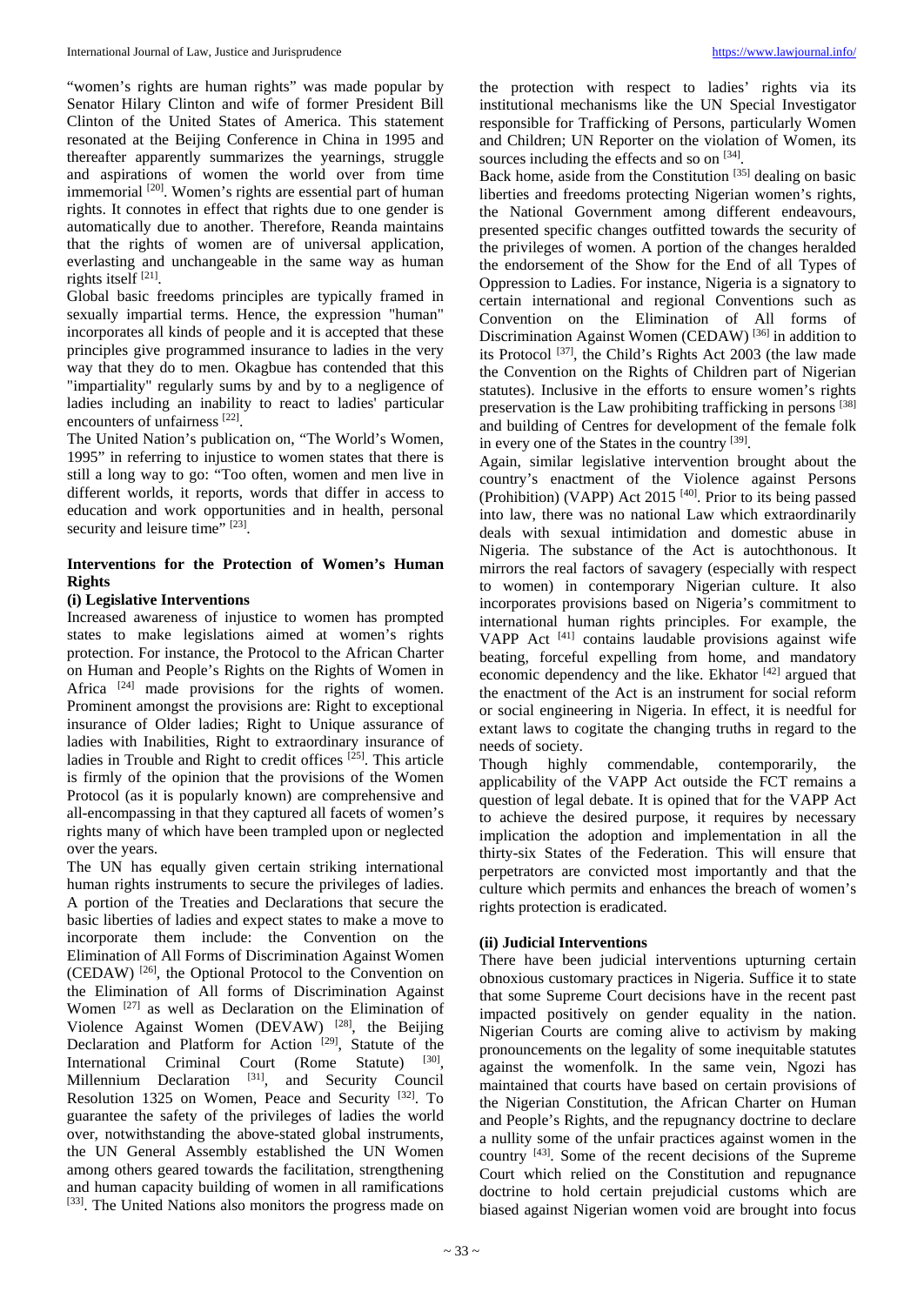here. For instance, In *Mojekwu v Iwuchukwu* [44] , the Supreme Court continued with its conservative policy in support of discriminatory law rules of inheritance as provided in section 42 (1) of the Constitution  $[45]$ .

There are similar provisions in the Nigerian Constitution which promote gender equality under the law.

Also in *Mrs Onyibor Anekwe& Anor v Mrs Maria Nweke* [46] , the argument in that case was whether a widow was disinherited because she did not have a male child. The Supreme Court *per* Justice Nguta held *inter alia* that 'The Custom inherent in Anambra State which the Appellant claimed and depended on is barbaric and propels the Awka Community to the era of cave man. It is repugnant to natural justice, equity and good conscience and right to be abolished [47] .' Again, in *Mrs Lois Chituru Ukeje& Anor v Mrs Gladys Ada Ukeje*<sup>[48]</sup>, the Supreme Court relied on the non-discrimination/equality provisions of the Constitution as basis of its judgment. The Court took into consideration the issue of whether the Igbo Customary law and practice which deprives children born out of wedlock from sharing the proceeds of their father's estate is unconstitutional. The Court in its decision stated that regardless of the conditions of the birth of a female child, such a kid is qualified for a legacy from her late dad's bequest. Thusly, the standard law which disentitles a female child from participating in the sharing of her late father's bequest is contrary to the Constitution<sup>[49]</sup>.

# **Challenges to Women's Rights Protection (i) Culture and Patriarch**

Culture deals with the behavioural pattern of life of a set of people which is generally conducive to them. Embedded in culture are such things as value system and beliefs of the people concerned. They are handed down, at times, orally from one generation to another. Culture is an epitome of the habitual modes of thought that makes up a particular society. In African culture, men believe that women are to be seen and not to be heard. Culture gave men patriarchal power and as a result, men from cradle use violence as a mechanism to establish hierarchical order and demand of patriarchal or male dominance in society. One of the consequences of this is that men internalize violence. In other words, it becomes a norm and part of man's nature to exhibit negative masculinity on women. . Culture in effect accords men certain privileges which propel them to breach the rights of women. Piferrer postulated quoting Adiche, 'Culture does not make people, people make culture. If it is true that the full humanity of women is not our culture, then we can and must make it our culture <sup>[50]</sup>. In line with this argument, people are not supposed to hold custom and tradition responsible for the deeds that dehumanize womanhood which they have to endure. Culture is incapable of doing anything standing alone. By virtue of its nature, culture is dynamic meaning that it is changeable and it can be altered at will or as a matter of option within its substructure. Stakeholders are enjoined to only uphold cultural practices that enhance human rights generally and women's rights protection in particular.

Patriarchy and culture are intertwined and basically are inseparable from each other since patriarchy is embedded in the culture of most societies  $[51]$ . Patriarchy signifying male domination stemming from the view of male superiority is assumed by tradition as natural. According to Nnadi quoting Charles E Corry, Patriarchy: 'is a type of social association

where the dad is the incomparable expert in the family, faction or clan and descent is figured in the male line with the children having a place with the dad's group or clan, a general public, local area, or nation in view of social association  $[52]$ . The effect of these traditional attitudes is that women are seen as subordinates to men and are given roles which constrain a woman's God given ability to exercise choices that would enable her redress the abuse. Nnadi [53] is of the view that culture alongside patriarchy and resembling it in some aspects, play a major role in violating women. Tony-Sampson associates with this opinion and maintains that culture and patriarchy, customary and religious practices in society place women in precarious and disadvantageous position as second class citizens while elevating the status of men to first class citizens. The erroneous assumption of male superiority over women deeprooted in culture and patriarchy violate women and possess a serious challenge to women's human rights protection in Nigeria.

# **(ii) Illiteracy**

Education is perceived as the crucial ground-breaking device and a considerable instrument for financial strengthening. Gender problems as well as socio-cultural credence and practices hinder the accessibility of basic education among others <sup>[54]</sup>. Absence of education whether formal or otherwise is a catalyst to the violation of human rights in society. An illiterate woman has limitations in all ramifications of life. In order to be able to address legal issues as well as having knowledge of her human rights, education is highly needed. Illiteracy paves way for poverty. A woman who has no budgetary power is financially handicapped and cannot pursue her case to court when her human rights are breached. Again, due to illiteracy, local or rural women are not aware of their rights and when they are, they do not place premium on what human rights can do for them because human rights let alone women's rights are foreign to culture and deeply challenge the notion of individual and community identity [55]. It is viewed that for there to be women's rights protection, women need to be educated. Education is the most essential tool of the appropriate change present for economic empowerment. An educated woman has the capacity to be independent and self-supporting financially and otherwise. Education equally assists in dealing with elementary health matters including associated health challenges such as HIV/AIDS which some violated women at times have to contend with. Education works with the creation of right decisions by ladies or if nothing else living by the outcomes of their decisions. It is additionally a way, through innovative work, to finding arrangements, to the issues and difficulties of infringement of women's privileges on the planet at large and Nigeria specifically. It is pertinent to state also that education and financial literacy for women ensure the elimination of dependency and provides more dignity-related options for women and children. It strengthens the elimination of gender inequalities. On the contrary, where women wallow in illiteracy which among others leads to abject poverty and ignorance as to their human rights, illiteracy then is a serious constraint to the rights protection of women.

#### **(iii) Society**

The conduct and reaction of society relegates women's rights and in fact womanhood to the background. Olofin opines that 'society accepts socio-cultural and traditional practices that are discriminatory, relegating and inimical to women's advancement' [56]. This has even been judicially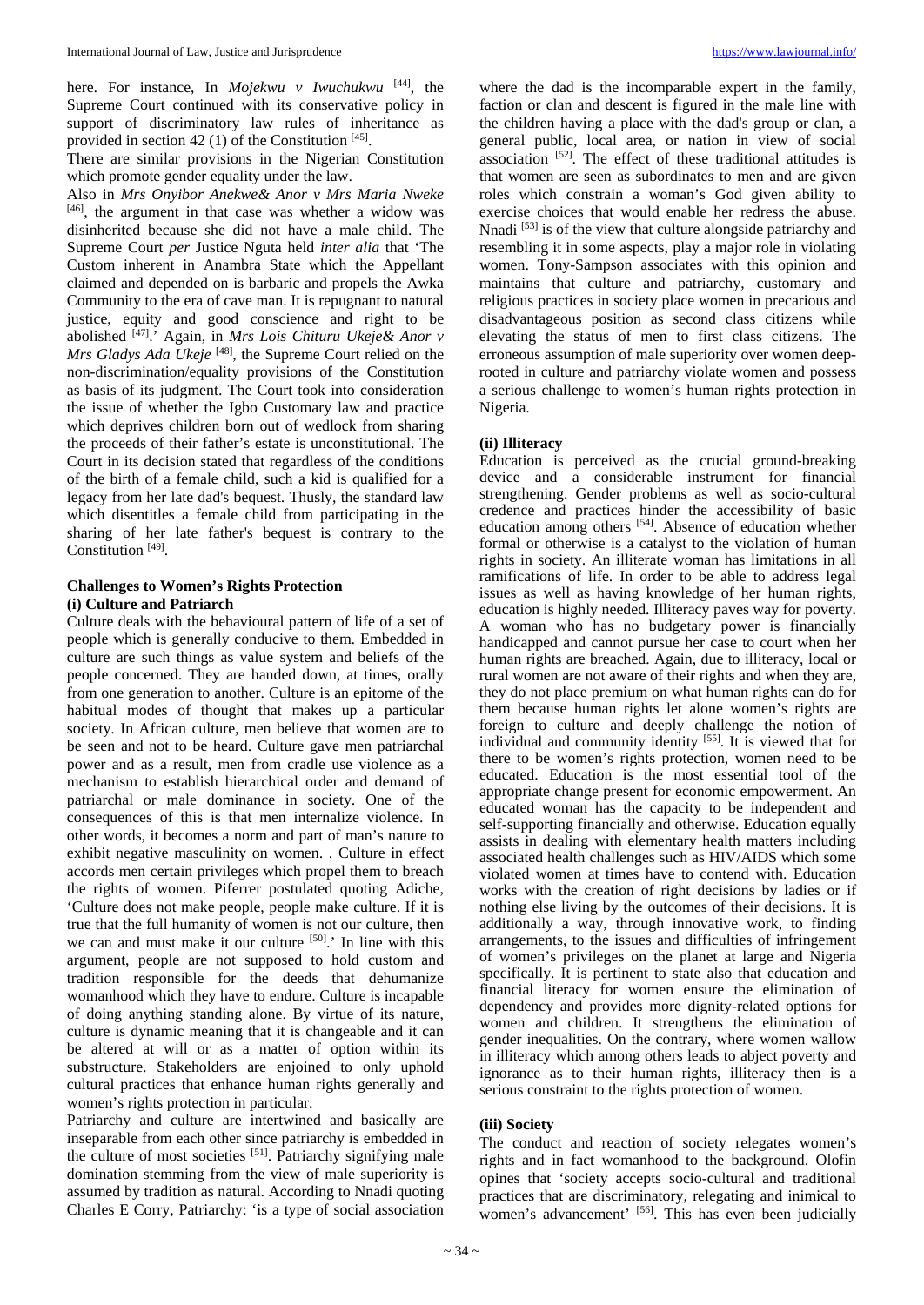condemned as noted in the lead judgment of Niki Tobi JCA in the case of *Augustine Nwofor Mojekwu v Caroline Mgbafor Okechukwu Mojekwu* where he posed the following stimulating questions:

Is such a custom consistent with equity and fair play in an egalitarian society such as ours where the civilized society does not discriminate male against women? Day after day, month after month and year after year, we hear of and read about customs, which discriminate against womenfolk in this country. They are regarded as inferior to the menfolk. Why should it be so?  $[57]$ 

Parochial perception of women and the resultant violation of women transcend society. Society, (Nigeria inclusive) sanctions violation such as wife beating or rape as a weapon of war. Violence against women is viewed as a normal way of life or as a norm by society. Nigerian societies are traditional societies with very high regard for tradition, culture, custom and women's total and unconditional subjection to their husbands. Under this circumstance, a woman is expected to make little or no contribution to issues outside her domestic responsibilities, and noncompliance to this rule meets with hard masculine resistance. Violation of women's rights is a household issue in Nigeria implicating at the least four in every five families. The indulgencies of society towards Nigerian women in general and Nigeria in particular are a hindrance to the protection of women's rights.

# **(iv) Poverty**

Poverty is the deadliest scourge plaguing developing and underdeveloped countries and it, therefore, constitutes dangerous threats to global existence [58]. As at June 2018, Nigeria ranked the highest in extreme poverty [59] in the world and has had to live with a worsening poverty situation, especially, among rural communities. According to a past recent report by the World Poverty Clock in 2018, Nigeria has the most extreme poor people in the world. The report  $[60]$  then showed that  $86.9$  million Nigerians representing 50% of its estimated 180 million population lived in extreme poverty. Women's condition with respect to poverty is even worse. As stated by another Report [61], '70% of poor Nigerians consists of women. Of much concern is the fact that the majority of rural Nigerian women live below subsistence level'. The situation in regard to poverty in the nation has not changed. The most recent Report [62] on this issue maintains that Nigeria still maintains the position of Poverty Capital the globally.

It is considered that the effect of poverty on women generally especially indigent and rural women is farreaching and cannot be over-emphasized. Poverty can be described as one of the wheels of progress of violating women. Nnadi suggests that 'the frustrations associated with poverty can be seen as aggravating aggression and violence against women.' [63] Tony-Sampson strongly aligns with this assertion.

The United Nations World Summit in September, 2005 overwhelmingly approved the MDGs and it was decided that all developing nations would provide elegant national strategies to realize the MDGs <sup>[64]</sup>. It is apposite therefore, to state that there is a direct nexus between women's human rights protection and the MDGs. The Millennium Development Goals Objectives are a progression of eight time-bound improvement objectives that look to resolve issues of destitution, instruction, uniformity, wellbeing and

the climate, to be accomplished constantly by 2015. They were concurred by the Global People group at the United Nations Millennium Summit, which took place in New York in September 2000<sup>[65]</sup>. The eradication of abject poverty is the first Goal of the MDGs**.** 

In society, Nigeria inclusive, the bulk of unemployed and unskilled people are women. In some communities women are completely dependent on the men as they are not allowed to secure any paying job to satisfy the men's desire or by virtue of cultural norm. In other communities, women being bread winners work so hard to meet the needs of the family and forget to save for the rainy day or do not have enough to save and poverty continues to increase. Poverty as seen from the above analysis is definitely a huge incursion to the protection of women's rights and encourages violation of women.

# **(v) Environmental Challenges**

The Environment has been defined as: 'The physical and cultural spaces in which the human species live, reproduce and die. It consists of the water, the atmosphere, land and all living and non-living things that inhabit these spaces' [66]. Also in the case of *AG Lagos State v AGF & 35 Ors,* [67] Niki Tobi JSC on the meaning of Environment stated: 'Environment is the totality of physical, economic, cultural and social circumstances and facts which surround and affect the quality of peoples' lives, the surrounding conditions, influences or forces which influence or modify. The implication of the above definitions is that existence on the planet earth depends on the environment**.** Environmental degradation has been described as the deterioration of the environment via depletion of resources, global warming and green-house effect. It impacts on various aspects of human rights especially women's rights protection. Some of such rights are right to fulfilment of man's basic needs such as food, clothing and shelter, rights to development which includes right to sanitation facilities, housing and health, among others.

Environmental degradation further more posses serious challenges to humanity generally  $[68]$  (and women in particular). Environmental pollution such as flood renders women and children homeless. Fishing activity is affected because the rivers, seas and oceans are polluted by oil exploration and spill. When the environment is put in jeopardy whether by reason of man's activity or natural disaster, women are worse off  $[69]$ . More deplorable is the condition of rural women (farmers) who depend on the land for their means of livelihood. Environmental violation in all its ramifications leads to joblessness, hunger and poverty and insecurity of life of women and children as the most vulnerable group of society.

Environmental challenges impact negatively on women more than any other group in society. The challenges emanating from environmental degradation are incursions to the actualization of women's rights protection in Nigeria.

#### **(vi) Conflict Situations**

There exists a certain level of conflict situations in Nigeria ranging from cult clashes, militancy, and insurgency and so on. In such situations, women and children are the worst hit. Women do not start wars but they suffer most in conflict situations. As an illustration, people living in the Niger Delta in the South-South Zone of Nigeria in the recent past experienced some level of violation of women as a result of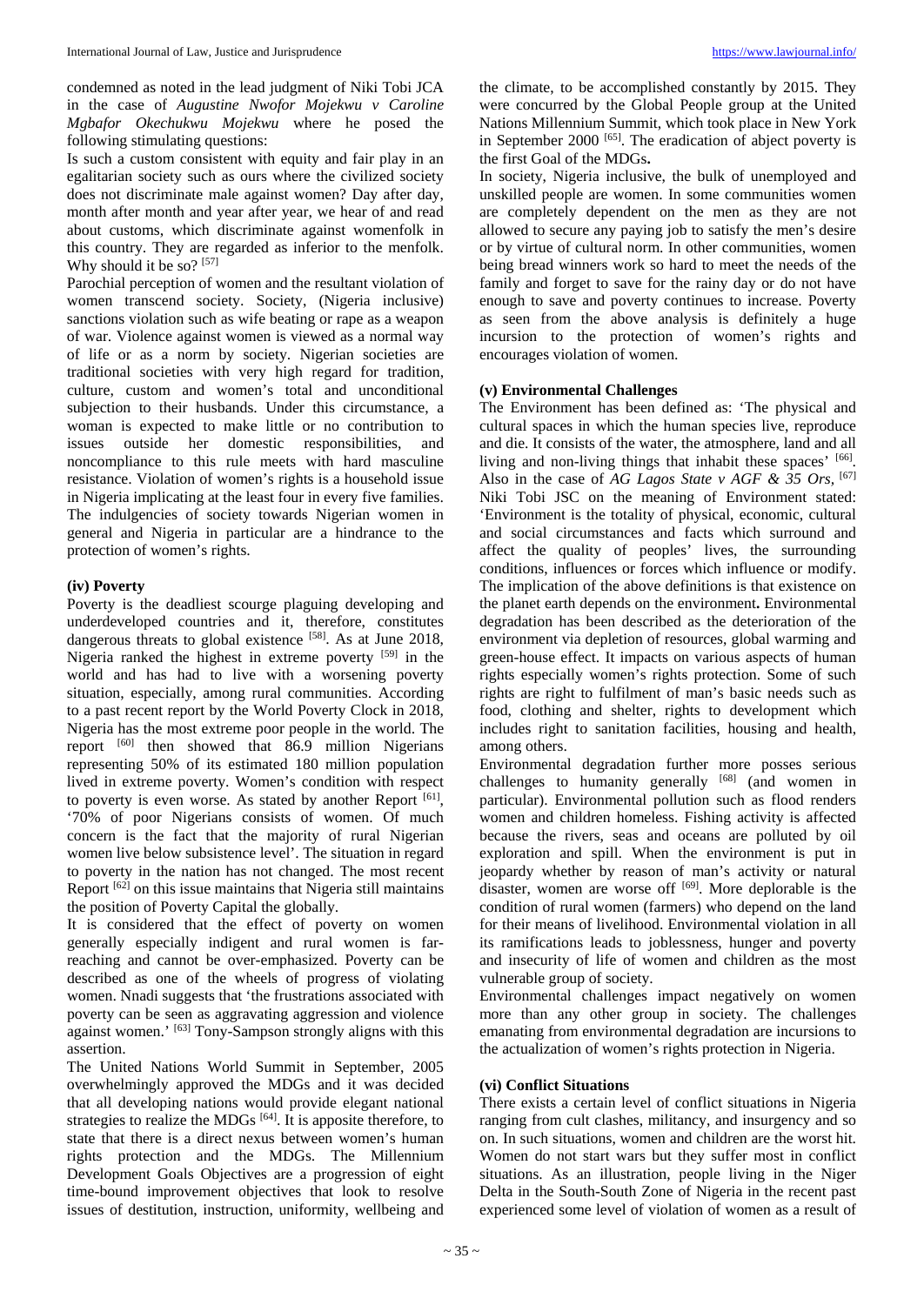cultists' activities. During cult clashes houses are burnt down rendering women and children homeless. Women are raped when they go to the farm by cultists. This hinders women from going to the farm to avoid being raped or kidnapped. In effect, women's right to earn their living is violated. This also has caused scarcity of food (for example garri) at one point in time or the other in the affected areas. Niger Delta Militants and their associates have bombed oil pipe lines on several occasions. This resulted to environmental pollution. For instance, once rivers and farm lands are polluted, fishes die and crops wither. Women who are farmers lost their source of livelihood. Sustainable development for women in particular is adversely affected. In IDP Camps women are raped and some others are forced into prostitution in order to buy food to sustain their lives and that of their children. The assertion that there is no safe haven for women in Nigeria cannot be over-emphasized.

#### **Prospects of Nigerian Women's Rights**

In the light of their agitation for equality with the menfolk purely on the basis of their common humanity, it has been argued that Nigerian women possess one unambiguous and decisive advantage which is the fact that discrimination is not written into Nigeria's basic Law, her Constitution. Unequivocally, the Constitution [70] specifically provides against discrimination on the ground of sex [71].

With the exception of customary practices, prejudices and similar things, there are few statutory provisions discriminating between the sexes. To this effect, it will be logical to state that since the subsisting subjugation, inhuman traditional practices and prejudices have not been written into the country's laws (as is the situation), the prospects of Nigerian womanhood for equality or human rights is as good as won. Nigerian women have *dejure* been fully liberated. It is firmly believed that Nigerian Courts can and are indeed dealing with any instances of actual prejudice which lack legal backing and consequently *ultra vires* with the provisions of the Constitution and in effect invalid, wrong and unjust.

However, it is arguably the opinion of this write-up that discrimination against women in Nigeria having taken deep root in culture, custom, tradition and the like, cannot effectively receive a good fight ultimately with only legislation. It is pertinent to note that the dehumanizing practices as well as prejudices against Nigerian women are also based on superstition and lack of understanding. The panacea for superstition and ignorance is the education and knowledge including the consolation of a religion which believes in the genuine equality of all mankind. Importantly, women themselves need to set their minds free from the fetters of the discrimination and bondage of these prejudices which they have been subjected to from time immemorial and have resigned their fate to in order to achieve full emancipation.

The Constitution [72] gives Nigerian women the right to the dignity of their human person and the right not to be subjected to inhuman or degrading treatment. These rights are sacrosanct, achievable and the womenfolk should utilize the relevant constitutional provisions to their favour in the pursuit of their human rights protection.

The prospects of Nigerian women's rights is very brilliant, however they need to deal with unconscious existing prejudice in regard to education, public and political life, credit facilities, health care, employment and labour *inter* 

*alia*. Nigerian women still have much to do in these areas to enable them achieve equality with the malefolk. This is important in order to avail the country benefit from women's skills and intuitive wisdom. The fight for women's rights among others is to enable the nation gain from the kinetic energy released from and by the process of such liberation.

For any nation to do well on all sides, both the malefolk and the womenfolk should be recognized, politically, socially and economically inclusively involved. No one gender should be left out. According to the World Bank  $[73]$ , the female percentage of total population in Nigeria was 49.33% in 2020. This fact should compel the country to recognize and make use of women's numerical strength, God given intuitive endowments and resourcefulness to the advantage of the nation.

Finally, this piece strongly holds that given the position of the Constitution  $^{[74]}$  with respect to its non-discrimination provisions coupled with the awareness so far created locally and globally in regard to women's rights agitations and actualization, the future of women's rights in the country can only be better. Therefore, the emancipation of Nigerian women and the prospects of their rights are positive and bright. However, women have a major role to play towards the actualization of the rights of women in the nation.

#### **Conclusion**

Women issues in conjunction with their rights, privileges, liberties and preservation have become notorious both nationally and globally. A society that upholds human rights can actually be one that is highly committed to the defence of the natural rights of ladies and the development of the womenfolk. The factors identified and others not mentioned in this work constitute serious challenges to the safe keeping and realization of civil rights females in the nation's societies. To really uphold world standard for women's safety in the country, issues bothering on culture, illiteracy, societal perception, poverty, environmental challenges and conflict situations and the like *n*eed to be dealt with as a matter of urgency.

#### **Recommendations**

The identified challenges are critical and constitute affront to the well-being, natural endowment and rights of women as human beings. Therefore, to achieve the general safety of women and children in Nigeria, some recommendations are proffered. It is presumed that the adoption of the suggestions in this piece will greatly improve the condition of Nigerian women. The recommendations are:

- 1. Societies in the country should uphold only cultural practices that enhance the well-fare and security of women. Advocacy visits and campaigns by human rights activists and NGOs to stakeholders in this regard will be of help.
- 2. To encourage women education as to eradicate illiteracy among them, the Government should grant scholarship especially to indigent women up to university level. This will enhance their rights awareness and financial independence thereby reducing the level of poverty among women in the nation.
- 3. The Government should provide job opportunities for youths to forestall them engaging in activities which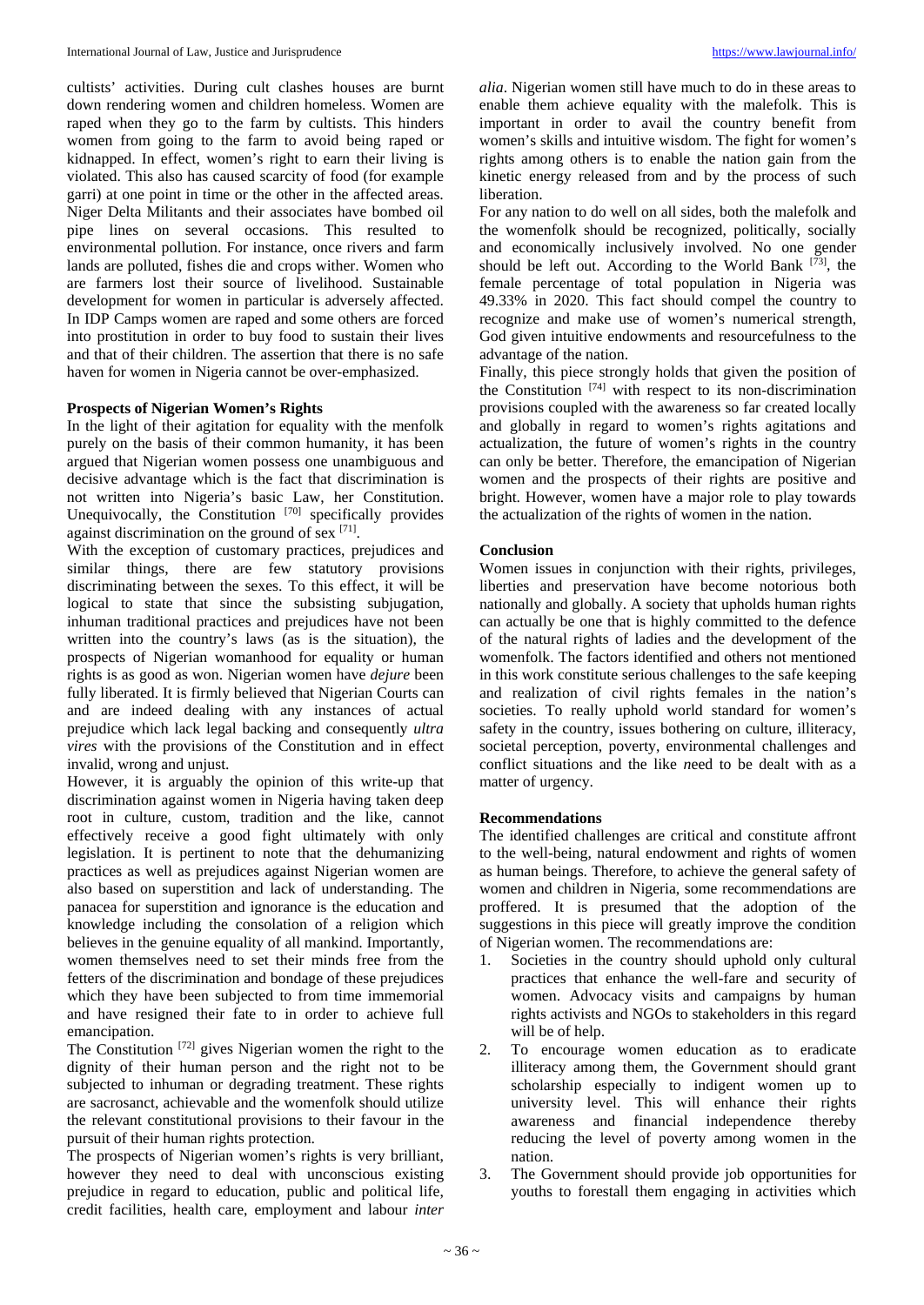are inimical to the protection of women and the human rights of people in the country.

4. Finally, the appropriate authorities should take all necessary steps to stop violation of the environment. This can be by legislation and real implementation of the laws or any other appropriate means of tracking down agents of environmental degradation. This is important to safeguard the lives of people now (especially women and children) and the generation unborn.

# **References**

- 1. Tony-Sampson RA. 'Violence Against Women as a Human Rights Challenge in Nigeria: Protective Laws and Interventions', A PhD Thesis Submitted to the Postgraduate School, Rivers State University, Nkpolu-Oroworukwo, Port Harcourt. 2020, 19.
- 2. 1 FHCLR 609. 1991.
- 3. Cayne BS. The New Lexicon Webster Dictionary of English Language (Deluxe Encyclopaedic edn, Lexicon Publishers INC. 1991, 1130.
- 4. Resolution AHG/RES.240 (XXXI) of June 1995 Article 1 (k).
- 5. Charles FP, Howard F. Wycliffe Bible Dictionary (Hendrickson Publishers. 1975, 1817.
- 6. *Ibid*.
- 7. Ogwu J. 'Women in Development Options and Dilemmas in the Human Rights Equation' in Awa U Kalu and Yemi Osibanjo (eds), *Perspectives on Human Rights* (Federal Ministry of Justice. 1982, 143-144.
- 8. Tony-Sampson (n.1) 18.
- 9. Oputa C. 'Women and Children as Disempowered Groups' in Awa U Kalu and Yemi Oshibanjo (eds), *Perspective on Human Rights*(Federal Ministry of Justice. 1989, 2.
- 10. *Ibid*.
- 11. Tony-Sampson (n.1) 18.
- 12. Azinge E. 'Milestone Decisions on Human Rights' in Awa U Kalu and YemiOsibanjo (eds), *Perspectives on Human Rights* (Federal Ministry of Justice. 1992, 196.
- 13. Ngwakwe C. Issues in Human Rights Guarantees (Hudson-Jude Press Nig. 2008. 25.
- 14. 7 SCNJ 216. 1989.
- 15. Esho K. 'Why Human Rights' in Awa U Kalu and YemiOsibanjo (eds), *Perspective on Human Right* YemiOsibanjo (eds), Perspective on (Federal Ministry of Justice. 1992, 276.
- 16. Igwe OW. 'Human Rights, The Environment and Port Harcourt Soot: Future Sold by Indolence? in O V C Okene (ed), Excellence in Governance and Creativity Legal Essays in Honour of His Excellency Chief (Barr) Nyesom Ezenwo Wike Executive Governor of Rivers State (Princeton & Associates Publishing Co Ltd. 2018, 217.
- 17. Igwe OW. Preliminary Studies in Human Rights Law (Rings and Favolit Ltd. 2002, 6.
- 18. Proclaimed by General Assembly Resolution 317A  $(111)$  of  $10<sup>th</sup>$  December. 1948.
- 19. Unegbu MO. 'Human Rights Enforcement in Nigeria: Some Procedural Problems' Abia State University Law Journal. 1996, 2.
- 20. Nnadi I. 'Unequal Rights of Women: The Nigeria Experience' (1) (1) Abia State University Property and Comparative Law Journal. 2013, 19.
- 21. Reanda L. 'Human Rights and Women's Rights: The United Nations Approach' https://www.jstor.org accessed 1 February. 2022.
- 22. Okagbue I. Women's Rights are Human *Ri*ghts (Nigerian Institute of Advanced Legal Studies. 1996, 20.
- 23. The UN. The World's Women (The United Nation's Publication. 1995.
- 24. (n.4) Articles 2-24.
- 25. (note.4) Articles 2-24.
- 26. Adopted by General Assembly Resolution 34/180 of December 1979 .entry into force 3 September, 1981.
- 27. Adopted by the General Assembly Resolution A/RES/54/4 of 6 October 1999 entry into force 22 December. 2000.
- 28. Adopted UN. General Assembly Resolution 48/104 of 20 December. 1993.
- 29. Adopted by UN on 15 September at the Fourth World Conference on Women. 1995.
- 30. Adopted on 17 July 1998 by UN ISBN No.92 1998 92- 9227-227-6, entered into force on 1 July. 2002.
- 31. Adopted by the UN General Assembly Resolution (A/55/L.2) 8 September. 2000.
- 32. Adopted by UN Security Council on 31 October. 2000.
- 33. Women UN. 'The United Nations Entity for Gender Equality' https://www.un.org accessed 1 February 2022.<br>34. UN
- Human Rights Council < https://www.ochr.orghrcpages> accessed 3 February 2022.
- 35. CFRN 1999 ss 33 44.(As Amended).
- 36. (n. 26).
- 37. (n.27).
- 38. Traffickingin Persons (Prohibition) Law Enforcement and Administration Act 2003.
- 39. Eghosan Osa Ekhator 'Protection and Promotion of Women's Rights in Nigeria: Constraints and Prospects' https://www.researchgate.net accessed 21 April 2020.
- 40. Signed into Law on 25 May 2015.
- 41. *Ibid* ss 19, 9 and12.
- 42. Ekhator (n.39).
- 43. C Ngozi & others, 'The Violence Against Persons (Prohibition) Act, the Maputo Protocol and the Rights of Women in Nigeria' [2017] Statute Law Review, 1, 10.
- 44. 11 NWLR (Part 882). 2004, 196.
- 45. CFRN s 42 (1) (As Amended) prohibits discrimination on the basis of ethnicity, place of origin, sex, religion or political opinions. 1999.
- 46. All FWLR (Pt 739). 2014, 1154.
- 47. Ngozi (n.43).
- 48. 11 NWLR (Pt 1418). 2014, 384. 49. CFRN s 42 (1) (2) (As Amended), a major rights arrangement ensured to each Nigerian and any act in contravention of it is void. 1999.
- 50. Piferrer MN. 'Cultural Relativism: A Challenge to Women Equality' https://theworldscornerblog.wordpress.com accessed 1 February 2022.
- 51. I Nnadi, 'Patriarchy and Culture, the Twin Pillars of Gender-Based Violence – A Case Study of Igbo